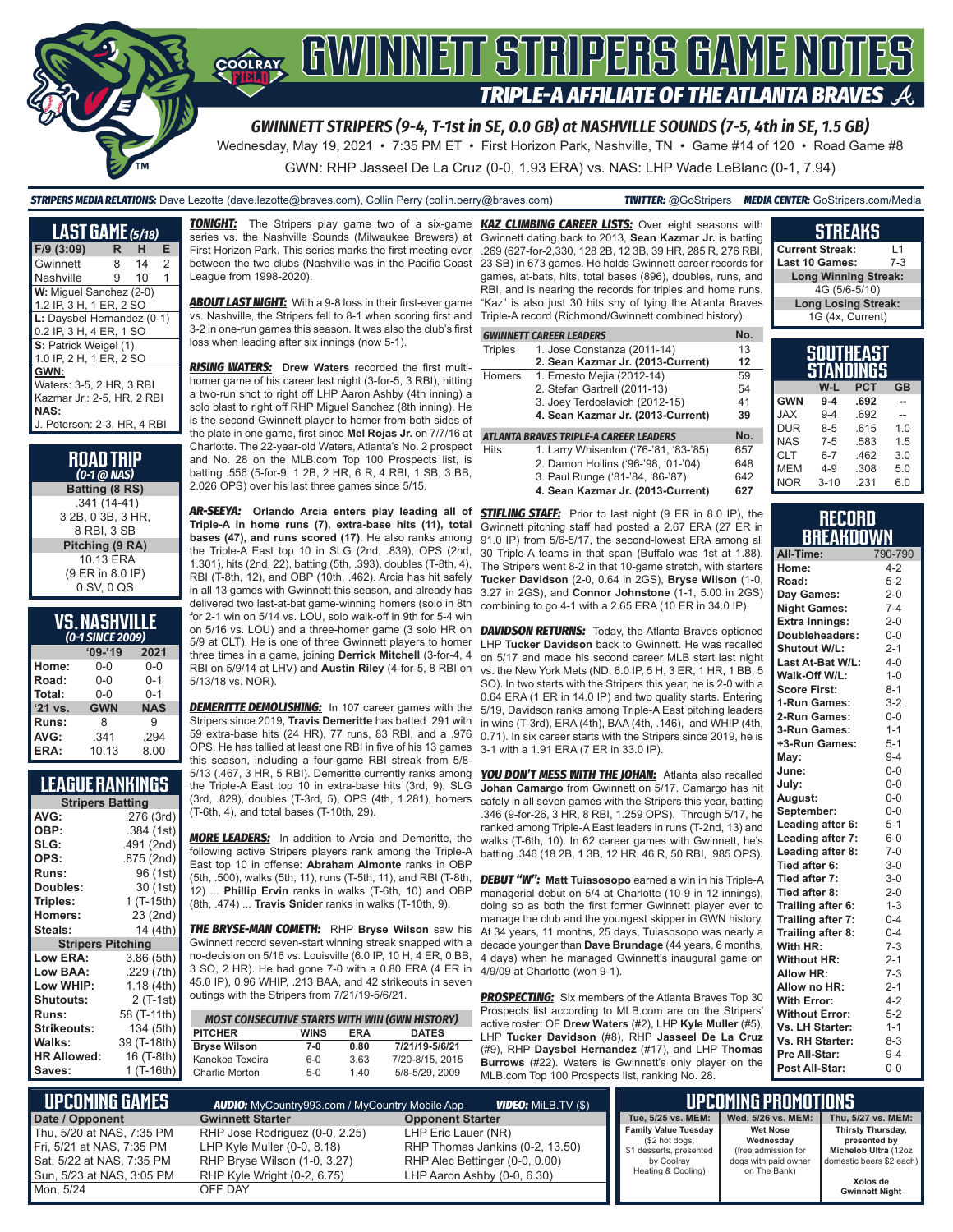**SE DIV 0-0 5-2 5-2**



|                                                                                                                                                                                                                                                                                                                                                    | <b>MANAGER MATTTUIASOSOPO</b>                                                                                                 |                                                                     |                            |                                     |                                              | <b>GWINNETT PLAYERS USED (40 IN 2021)</b>                                               |                                                                                                                                                                                                                                                                                                                                          |  |
|----------------------------------------------------------------------------------------------------------------------------------------------------------------------------------------------------------------------------------------------------------------------------------------------------------------------------------------------------|-------------------------------------------------------------------------------------------------------------------------------|---------------------------------------------------------------------|----------------------------|-------------------------------------|----------------------------------------------|-----------------------------------------------------------------------------------------|------------------------------------------------------------------------------------------------------------------------------------------------------------------------------------------------------------------------------------------------------------------------------------------------------------------------------------------|--|
| <b>Matt Tuiasosopo</b> enters his first season as Gwinnett manager and his third season<br>as a coach in the Atlanta Braves organization in 2021. He was named the seventh<br>manager in team history on 3/30/21. Tuiasosopo is both the youngest manager in<br>team history (age 34) and the first former Gwinnett player to manage the club (hit | .221 with 19 HR, 73 RBI in 178 games from 2016-17).                                                                           |                                                                     |                            |                                     | Pitchers (21):                               |                                                                                         | Victor Arano, Chasen Bradford, Thomas Burrows,<br>Jesse Chavez, Tucker Davidson, Jasseel De La Cruz,<br>Carl Edwards Jr., Jay Flaa, Daysbel Hernandez,<br>Mitch Horacek, Connor Johnstone, Nate Jones, Trevor Kelley,<br>Dylan Lee, Chris Martin, Kyle Muller, Sean Newcomb,<br>Jose Rodriguez, Edgar Santana, Bryse Wilson, Kyle Wright |  |
| Tuiasosopo made his managerial debut in 2019 with Class-A Rome, leading the club<br>to a 65-74 record and earning Atlanta's Bobby Cox Award for minor league manager<br>of the year. He was set to return to Rome in 2020, but was reassigned to the Braves<br>Alternate Site at Coolray Field once the MiLB season was cancelled.                 |                                                                                                                               |                                                                     |                            |                                     | Position (19):                               |                                                                                         | Abraham Almonte, Orlando Arcia, Jaycob Brugman,<br>Johan Camargo, Ryan Casteel, Travis Demeritte,<br>Phillip Ervin, Ryan Goins, Terrance Gore, Guillermo Heredia,<br>Ender Inciarte, Sean Kazmar Jr., Jonathan Lucroy,<br>Carlos Martinez, Jonathan Morales, Yolmer Sanchez,                                                             |  |
| Tuiasosopo's Managerial Career<br>With Gwinnett (1 Season):<br>MiLB Career (2 Seasons):                                                                                                                                                                                                                                                            | <b>Games</b><br>13<br>152                                                                                                     | W-L<br>$9 - 4$<br>74-78                                             | <b>PCT</b><br>.692<br>.487 | <b>Playoffs</b><br>0<br>$\mathbf 0$ |                                              | Travis Snider, Riley Unroe, Drew Waters<br>Italics = Player not currently with Gwinnett |                                                                                                                                                                                                                                                                                                                                          |  |
|                                                                                                                                                                                                                                                                                                                                                    | All staff bios available in the 2021 Stripers Media Guide                                                                     |                                                                     |                            |                                     |                                              |                                                                                         |                                                                                                                                                                                                                                                                                                                                          |  |
|                                                                                                                                                                                                                                                                                                                                                    | <b>EJECTIONS (0)</b>                                                                                                          |                                                                     |                            |                                     |                                              |                                                                                         |                                                                                                                                                                                                                                                                                                                                          |  |
| Player/Coach<br>None                                                                                                                                                                                                                                                                                                                               | Date/Inning                                                                                                                   |                                                                     | <b>Umpire</b>              |                                     |                                              | <b>BASS-LANTA</b>                                                                       |                                                                                                                                                                                                                                                                                                                                          |  |
|                                                                                                                                                                                                                                                                                                                                                    |                                                                                                                               |                                                                     |                            |                                     | Atlanta in 2021:                             |                                                                                         | Including MLB rehab assignments, 12 players have played for both Gwinnett and                                                                                                                                                                                                                                                            |  |
|                                                                                                                                                                                                                                                                                                                                                    |                                                                                                                               |                                                                     |                            |                                     |                                              | <b>INF Johan Camargo</b><br><b>LHP Tucker Davidson</b>                                  |                                                                                                                                                                                                                                                                                                                                          |  |
|                                                                                                                                                                                                                                                                                                                                                    | TEAM DEFENSE (11TH IN TRIPLE-A EAST)                                                                                          |                                                                     |                            |                                     |                                              | RHP Carl Edwards Jr.<br>OF Guillermo Heredia (Rehab)                                    |                                                                                                                                                                                                                                                                                                                                          |  |
| G<br><b>PCT</b><br>.980<br>13                                                                                                                                                                                                                                                                                                                      | <b>TC</b><br>PO<br>493<br>357                                                                                                 | A<br>126                                                            | E<br>10                    | <b>DP</b><br>11                     |                                              | OF Ender Inciarte (Rehab)<br><b>RHP Nate Jones</b>                                      |                                                                                                                                                                                                                                                                                                                                          |  |
| <b>Catchers</b>                                                                                                                                                                                                                                                                                                                                    | <b>SB</b><br>$\mathsf{cs}$                                                                                                    | <b>PCT</b><br><b>ATT</b>                                            | PB                         | W-L                                 |                                              | INF Sean Kazmar Jr.                                                                     |                                                                                                                                                                                                                                                                                                                                          |  |
| Casteel<br>Lucroy                                                                                                                                                                                                                                                                                                                                  | 0<br>1<br>0<br>1                                                                                                              | .000<br>1<br>$\mathbf{1}$<br>.000                                   | 1<br>$\mathbf 0$           | $1 - 1$<br>$0 - 1$                  |                                              | RHP Chris Martin (Rehab)<br><b>LHP Sean Newcomb</b>                                     |                                                                                                                                                                                                                                                                                                                                          |  |
| Martinez<br>Morales                                                                                                                                                                                                                                                                                                                                | 3<br>0<br>1<br>1                                                                                                              | 3<br>.000<br>2<br>.500                                              | $\mathbf{1}$<br>0          | $2 - 1$<br>$6 - 1$                  |                                              | RHP Edgar Santana<br>RHP Kyle Wright                                                    |                                                                                                                                                                                                                                                                                                                                          |  |
| Total:                                                                                                                                                                                                                                                                                                                                             | $6\overline{6}$<br>1                                                                                                          | $\overline{7}$<br>.143                                              | $\overline{2}$             | $9 - 4$                             |                                              | RHP Bryse Wilson                                                                        |                                                                                                                                                                                                                                                                                                                                          |  |
| <b>Outfield Assists (3):</b><br>Pitcher Pickoffs (1):                                                                                                                                                                                                                                                                                              | Almonte (1), Inciarte (1), Waters (1)<br>Muller (1)                                                                           |                                                                     |                            |                                     |                                              | <b>BRAVES ON REHAB</b>                                                                  |                                                                                                                                                                                                                                                                                                                                          |  |
| <b>Catcher Pickoffs (1):</b>                                                                                                                                                                                                                                                                                                                       | Casteel (1)                                                                                                                   |                                                                     |                            |                                     |                                              |                                                                                         | Three Atlanta players have been assigned to rehab with Gwinnett in 2021.                                                                                                                                                                                                                                                                 |  |
|                                                                                                                                                                                                                                                                                                                                                    |                                                                                                                               |                                                                     |                            |                                     | <b>Player</b>                                |                                                                                         | <b>Injury</b><br><b>Rehab Dates</b>                                                                                                                                                                                                                                                                                                      |  |
|                                                                                                                                                                                                                                                                                                                                                    | <b>STARTS</b><br><b>By Batting Order</b>                                                                                      |                                                                     |                            |                                     | <b>RHP Chris Martin</b><br>OF Ender Inciarte |                                                                                         | Right Shoulder Inflammation (4/7)<br>$5/5 - 5/11$<br>Strained Left Hamstring (4/17)<br>$5/6 - 5/12$                                                                                                                                                                                                                                      |  |
| Inciarte (6), Waters (6), Ervin (1)<br>1:                                                                                                                                                                                                                                                                                                          |                                                                                                                               |                                                                     |                            |                                     | OF Guillermo Heredia                         |                                                                                         | 5/14<br>Right Hamstring Inflammation (5/1)                                                                                                                                                                                                                                                                                               |  |
| 2:<br>3:                                                                                                                                                                                                                                                                                                                                           | Goins (5), Arcia (3), Waters (3), Heredia (1), Sanchez (1)<br>Arcia (10), Camargo (2), Lucroy (1)                             |                                                                     |                            |                                     |                                              |                                                                                         |                                                                                                                                                                                                                                                                                                                                          |  |
| 4:                                                                                                                                                                                                                                                                                                                                                 | Camargo (5), Demeritte (5), Almonte (2), Kazmar Jr. (1)                                                                       | Almonte (7), Demeritte (2), Kazmar Jr. (2), Sanchez (1), Snider (1) |                            |                                     |                                              |                                                                                         |                                                                                                                                                                                                                                                                                                                                          |  |
| 5:                                                                                                                                                                                                                                                                                                                                                 |                                                                                                                               |                                                                     |                            |                                     |                                              |                                                                                         |                                                                                                                                                                                                                                                                                                                                          |  |
| Kazmar Jr. (1)                                                                                                                                                                                                                                                                                                                                     | Goins (3), Sanchez (3), Ervin (2), Snider (2), Almonte (1), Casteel (1),                                                      |                                                                     |                            |                                     |                                              |                                                                                         |                                                                                                                                                                                                                                                                                                                                          |  |
| 7:<br>8:                                                                                                                                                                                                                                                                                                                                           | Ervin (4), Goins (2), Kazmar Jr. (2), Morales (2), Sanchez (2), Snider (1)                                                    |                                                                     |                            |                                     |                                              |                                                                                         |                                                                                                                                                                                                                                                                                                                                          |  |
| Martinez (1), Unroe (1)<br>9:                                                                                                                                                                                                                                                                                                                      | Morales (4), Sanchez (3), Brugman (1), Casteel (1), Goins (1), Gore (1),<br>Casteel (2), Martinez (2), Morales (1), Unroe (1) |                                                                     |                            |                                     |                                              |                                                                                         |                                                                                                                                                                                                                                                                                                                                          |  |
| Pitcher Spot (7)                                                                                                                                                                                                                                                                                                                                   |                                                                                                                               |                                                                     |                            |                                     |                                              |                                                                                         |                                                                                                                                                                                                                                                                                                                                          |  |
| C:                                                                                                                                                                                                                                                                                                                                                 | <b>By Position</b><br>Morales (7), Martinez (3), Casteel (2), Lucroy (1)                                                      |                                                                     |                            |                                     |                                              | LAST AT-BAT WINS (4)                                                                    |                                                                                                                                                                                                                                                                                                                                          |  |
| <b>2B:</b> Goins (10), Sanchez (3)                                                                                                                                                                                                                                                                                                                 | 1B: Camargo (4), Kazmar Jr. (3), Casteel (2), Snider (2), Unroe (2)                                                           |                                                                     |                            |                                     |                                              | The Stripers are 4-0 in games decided in the last at-bat in 2021.                       |                                                                                                                                                                                                                                                                                                                                          |  |
| <b>SS:</b> Arcia (12), Goins (1)                                                                                                                                                                                                                                                                                                                   | 3B: Sanchez (7), Camargo (3), Kazmar Jr. (3)                                                                                  |                                                                     |                            |                                     | Date/Opponent<br>5/4 at Charlotte            | <b>Score</b><br>10-9 (12th)                                                             | <b>Game-Winning Play</b><br>Almonte scores on E4 (Reynolds)                                                                                                                                                                                                                                                                              |  |
| Snider (1)                                                                                                                                                                                                                                                                                                                                         | LF: Ervin (4), Almonte (2), Demeritte (2), Waters (2), Gore (1), Heredia (1),                                                 |                                                                     |                            |                                     | 5/9 at Charlotte<br>5/14 vs. Louisville      | 12-9 (10th)<br>$2-1$ (8th)                                                              | Camargo RBI single<br>Arcia 2-out solo HR                                                                                                                                                                                                                                                                                                |  |
| $CF:$ Waters (6), Inciarte (5), Ervin (2)                                                                                                                                                                                                                                                                                                          | <b>RF:</b> Almonte (7), Demeritte (4), Ervin (1), Waters (1)                                                                  |                                                                     |                            |                                     | 5/16 vs. Louisville                          | 5-4 (9th)                                                                               | Arcia walk-off solo HR                                                                                                                                                                                                                                                                                                                   |  |
|                                                                                                                                                                                                                                                                                                                                                    | <b>DH:</b> Almonte (1), Arcia (1), Brugman (1), Demeritte (1), Inciarte (1), Snider (1)                                       |                                                                     |                            |                                     |                                              |                                                                                         |                                                                                                                                                                                                                                                                                                                                          |  |
|                                                                                                                                                                                                                                                                                                                                                    |                                                                                                                               |                                                                     |                            |                                     |                                              |                                                                                         |                                                                                                                                                                                                                                                                                                                                          |  |
|                                                                                                                                                                                                                                                                                                                                                    |                                                                                                                               |                                                                     |                            |                                     |                                              |                                                                                         |                                                                                                                                                                                                                                                                                                                                          |  |
| Home                                                                                                                                                                                                                                                                                                                                               | VS.2021 OPPONENTS<br>Road<br><b>Total</b>                                                                                     | Home                                                                | Road                       | <b>Total</b>                        |                                              |                                                                                         |                                                                                                                                                                                                                                                                                                                                          |  |
| <b>CHA</b><br>$0-0$<br><b>DUR</b><br>$0 - 0$                                                                                                                                                                                                                                                                                                       | $5 - 1$<br>$5 - 1$<br>$0-0$<br>$0-0$                                                                                          | COL<br>$0-0$<br>LOU<br>$4 - 2$                                      | $0-0$<br>$0-0$             | $0-0$<br>$4 - 2$                    |                                              |                                                                                         |                                                                                                                                                                                                                                                                                                                                          |  |
| <b>JAX</b><br>$0-0$                                                                                                                                                                                                                                                                                                                                | $0 - 0$<br>$0-0$                                                                                                              | <b>MW DIV</b><br>$4 - 2$                                            | $0-0$                      | $4 - 2$                             |                                              |                                                                                         |                                                                                                                                                                                                                                                                                                                                          |  |
| <b>MEM</b><br>$0-0$<br><b>NAS</b><br>$0-0$<br><b>NOR</b><br>$0-0$                                                                                                                                                                                                                                                                                  | $0 - 0$<br>$0-0$<br>$0 - 1$<br>$0 - 1$<br>$0-0$<br>$0-0$                                                                      |                                                                     |                            |                                     |                                              |                                                                                         |                                                                                                                                                                                                                                                                                                                                          |  |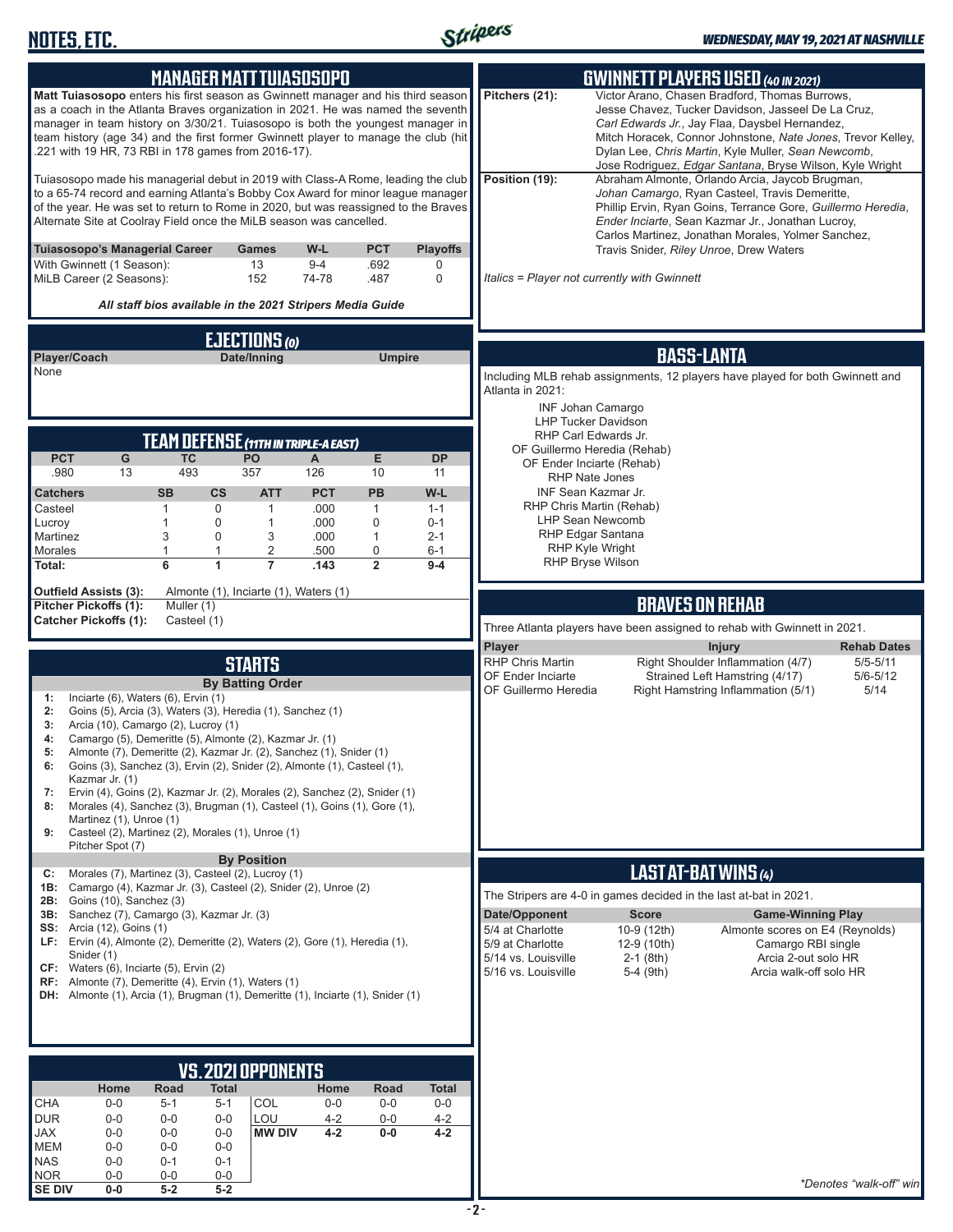# **STARTING PITCHER**



**ON BRAVES 40-MAN ROSTER**

#### *WEDNESDAY, MAY 19, 2021 AT NASHVILLE*

# **60****JASSEEL DE LA CRUZ**

**B/T:** R/R **BORN:** 6/26/97 in Hato Mayor, Dominican Republic (Age 23)<br>**HT:** 6-1 **ACQUIRED:** Signed by the Atlanta Braves as a non-drafted f **HT:** 6-1 **ACQUIRED:** Signed by the Atlanta Braves as a non-drafted free agent  $(6/1/15)$ . **BIO ON PAGE 38 OF MEDIA GUIDE**

*TONIGHT'S START:* De La Cruz makes his second start (4th appearance) of the season in game two of this six-game series at Nashville. He is 0-0 with a 1.93 ERA (1 ER in 4.2 IP) through two relief appearances and one start with Gwinnett.

**PROSPECTING:** De La Cruz is currently ranked Atlanta's No. 9 prospect by MLB.com. He entered 2021 ranked the Braves' No. 13 prospect by *Baseball America*.

*2021 SEASON:* Began the season on Gwinnett's Opening Night roster after pitching at the Alternate Training Site at Coolray Field in April ... Recalled by Atlanta on 5/8, but did not make his MLB debut before being optioned back to Gwinnett on 5/10 ... Is 0-0 with a 5.40 ERA (1 ER in 1.2 IP) in two relief outings and 0-0 with a 0.00 ERA (0 ER in 3.0 IP) in one start for the Stripers during his Triple-A debut.

*2021 SPRING TRAINING:* Went 0-0 with a 13.50 ERA (3 ER in 2.0 IP, 3 H, 3 BB, 3 SO) and one save in two relief outings before being optioned to Gwinnett on 3/12.

*2020 SEASON:* Was a member of Atlanta's 60-man player pool and spent the majority of the season at the Alternate Training Site in Gwinnett ... Recalled by the Braves for the first time in his career on 9/15, but did not make his MLB debut (optioned on 9/16).

*CAREER ACCOLADES:* **2019:** Florida State League Pitcher of the Week on 5/19 after tossing the first no-hitter in Advanced-A Florida FireFrogs history on 5/18 vs. Jupiter (9.0 IP, 2 BB, 4 SO, 89 pitches in 12-0 win).

|              | <b>DE LA CRUZ'S OVERALL STATS</b> |         |            |       |           |           |           |            |      |  |  |  |  |  |
|--------------|-----------------------------------|---------|------------|-------|-----------|-----------|-----------|------------|------|--|--|--|--|--|
| Year         | Team                              | W-L     | <b>ERA</b> | G/GS  | <b>HR</b> | <b>BB</b> | <b>SO</b> | <b>BAA</b> | WHIP |  |  |  |  |  |
|              | 2021 Gwinnett (AAA)               | $0 - 0$ | 1.93       | 3/1   |           |           | b         | .188       | 0.64 |  |  |  |  |  |
| MiLB Career: |                                   | $16-17$ | 361        | 79/51 | 18        | 124       | 265       | 222        | 1.23 |  |  |  |  |  |
| MLB Career:  |                                   | $0 - 0$ | $---$      | 0/0   |           |           |           | ---        |      |  |  |  |  |  |

|       | DE LA CRUZ'S 2021 SPLITS (WITH GWINNETT) |          |                |
|-------|------------------------------------------|----------|----------------|
| Home: | 0-0, 0.00 ERA (2G)                       | Vs. LHB: | .167 BAA, 0 HR |
| Road: | $0-0$ , 13.50 ERA (1G)                   | Vs. RHB: | .200 BAA, 1 HR |

|         | DE LA CRUZ VS. NASHVILLE                                                                    |      |  |   |     |  |  |  |  |  |  |  |  |  |
|---------|---------------------------------------------------------------------------------------------|------|--|---|-----|--|--|--|--|--|--|--|--|--|
|         | <b>SO</b><br><b>BB</b><br><b>HR</b><br>W-L<br>ER<br><b>ERA</b><br><b>GS</b><br>ΙP<br>G<br>н |      |  |   |     |  |  |  |  |  |  |  |  |  |
| 12021:  | $0 - 0$                                                                                     | 0.00 |  |   | 0.0 |  |  |  |  |  |  |  |  |  |
| Career: | $0-0$                                                                                       | 0.00 |  | 0 | 0.0 |  |  |  |  |  |  |  |  |  |

|             | <b>DE LA CRUZ'S HIGHS &amp; LOWS</b> |                                  |  |  |  |  |  |  |  |  |  |  |  |
|-------------|--------------------------------------|----------------------------------|--|--|--|--|--|--|--|--|--|--|--|
|             | <b>Season</b>                        | Career (MiLB and MLB)            |  |  |  |  |  |  |  |  |  |  |  |
| IP:         | 3.0 (5/14 vs. LOU)                   | 9.0 (5/18/19, FLA vs. JUP)       |  |  |  |  |  |  |  |  |  |  |  |
| $\vert$ so: | 3 (5/14 vs. LOU)                     | 10 (7/7/19, MIS vs. BLX)         |  |  |  |  |  |  |  |  |  |  |  |
| BB:         |                                      | 5 (3x, last: 7/15/19, MIS @ JAX) |  |  |  |  |  |  |  |  |  |  |  |
| H:          | $2(5/5)$ $\omega$ CLT)               | 9 (8/4/18, ROM @ GVL)            |  |  |  |  |  |  |  |  |  |  |  |
| <b>IER:</b> | 1 $(5/5)$ @ CLT)                     | 8 (7/4/18, ROM @ ASH)            |  |  |  |  |  |  |  |  |  |  |  |
| Low-Hit CG: |                                      | 0 Hits (5/18/19, FLA vs. JUP)    |  |  |  |  |  |  |  |  |  |  |  |
| Low-ER CG:  |                                      | 0 Runs (5/18/19, FLA vs. JUP)    |  |  |  |  |  |  |  |  |  |  |  |

|              | DE LA CRUZ AT THE PLATE |           |  |   |    |    |           |            |           |           |  |  |  |  |
|--------------|-------------------------|-----------|--|---|----|----|-----------|------------|-----------|-----------|--|--|--|--|
|              | AVG.                    | <b>AB</b> |  | н | 2B | 3B | <b>HR</b> | <b>RBI</b> | <b>BB</b> | <b>SO</b> |  |  |  |  |
| 2021:        | .000                    |           |  |   |    |    |           |            |           |           |  |  |  |  |
| MiLB Career: | .059                    |           |  |   |    |    |           |            |           |           |  |  |  |  |
| MLB Career:  | $---$                   |           |  |   |    |    |           |            |           |           |  |  |  |  |

|      | DE LA CRUZ'S 2021 STARTS (ALL LEVELS) |        |                                   |              |              |             |             |             |   |        |                               |        |                                                            |  |
|------|---------------------------------------|--------|-----------------------------------|--------------|--------------|-------------|-------------|-------------|---|--------|-------------------------------|--------|------------------------------------------------------------|--|
| Team | Date/Opp.                             | Result | $\ensuremath{\mathsf{IP}}\xspace$ | H            | $\mathsf{R}$ |             | ER HR BB SO |             |   | $NP-S$ | Opp. Starter<br>Riley O'Brien | Result | <b>Notes</b>                                               |  |
| GWN  | 5/14 vs. LOU                          | ND     | 3.0                               | $\mathbf{1}$ | 0            | $\mathbf 0$ | 0           | $\mathbf 0$ | 3 | 35-25  |                               |        | W, 2-1 Faced 9 batters in his first career Triple-A start. |  |
|      |                                       |        |                                   |              |              |             |             |             |   |        |                               |        |                                                            |  |
|      |                                       |        |                                   |              |              |             |             |             |   |        |                               |        |                                                            |  |
|      |                                       |        |                                   |              |              |             |             |             |   |        |                               |        |                                                            |  |
|      |                                       |        |                                   |              |              |             |             |             |   |        |                               |        |                                                            |  |
|      |                                       |        |                                   |              |              |             |             |             |   |        |                               |        |                                                            |  |
|      |                                       |        |                                   |              |              |             |             |             |   |        |                               |        |                                                            |  |
|      |                                       |        |                                   |              |              |             |             |             |   |        |                               |        |                                                            |  |
|      |                                       |        |                                   |              |              |             |             |             |   |        |                               |        |                                                            |  |
|      |                                       |        |                                   |              |              |             |             |             |   |        |                               |        |                                                            |  |
|      |                                       |        |                                   |              |              |             |             |             |   |        |                               |        |                                                            |  |
|      |                                       |        |                                   |              |              |             |             |             |   |        |                               |        |                                                            |  |
|      |                                       |        |                                   |              |              |             |             |             |   |        |                               |        |                                                            |  |
|      |                                       |        |                                   |              |              |             |             |             |   |        |                               |        |                                                            |  |
|      |                                       |        |                                   |              |              |             |             |             |   |        |                               |        |                                                            |  |
|      |                                       |        |                                   |              |              |             |             |             |   |        |                               |        |                                                            |  |
|      |                                       |        |                                   |              |              |             |             |             |   |        |                               |        |                                                            |  |
|      |                                       |        |                                   |              |              |             |             |             |   |        |                               |        |                                                            |  |
|      |                                       |        |                                   |              |              |             |             |             |   |        |                               |        |                                                            |  |
|      |                                       |        |                                   |              |              |             |             |             |   |        |                               |        |                                                            |  |
|      |                                       |        |                                   |              |              |             |             |             |   |        |                               |        |                                                            |  |
|      |                                       |        |                                   |              |              |             |             |             |   |        |                               |        |                                                            |  |
|      |                                       |        |                                   |              |              |             |             |             |   |        |                               |        |                                                            |  |
|      |                                       |        |                                   |              |              |             |             |             |   |        |                               |        |                                                            |  |
|      |                                       |        |                                   |              |              |             |             |             |   |        |                               |        |                                                            |  |
|      |                                       |        |                                   |              |              |             |             |             |   |        |                               |        |                                                            |  |
|      |                                       |        |                                   |              |              |             |             |             |   |        |                               |        |                                                            |  |

|                     | <b>STRIPERS STARTING PITCHERS</b> |            |           |    |                 |                       |                                                                         |  |  |  |  |  |  |  |
|---------------------|-----------------------------------|------------|-----------|----|-----------------|-----------------------|-------------------------------------------------------------------------|--|--|--|--|--|--|--|
| <b>Pitcher</b>      | W-L                               | <b>ERA</b> | <b>GS</b> | QS | <b>Team W-L</b> | <b>Run Support</b>    | <b>Last Gwinnett Start</b>                                              |  |  |  |  |  |  |  |
| Davidson, Tucker    | $2 - 0$                           | 0.64       |           |    | $2 - 0$         | 8.00 RPG (16 Tot.)    | 5/12 vs. LOU (W, 2): 7.0 IP, 4 H, 0 R, 1 BB, 8 SO (97p/67s)             |  |  |  |  |  |  |  |
| De La Cruz, Jasseel | $0-0$                             | 0.00       |           |    | $1 - 0$         | $0.00$ RPG $(0$ Tot.) | 5/14 vs. LOU (ND): 3.0 IP, 1 H, 0 R, 0 BB, 3 SO (35p/25s)               |  |  |  |  |  |  |  |
| Johnstone, Connor   | 1-1                               | 5.00       |           |    | $1 - 1$         | 4.50 RPG (9 Tot.)     | 5/13 vs. LOU (L, 1): 4.0 IP, 5 H, 5 R, 5 ER, 0 BB, 3 SO, 2 HR (63p/43s) |  |  |  |  |  |  |  |
| Muller, Kyle        | $0-0$                             | 8.18       |           |    | $3-0$           | 3.00 RPG (9 Tot.)     | 5/15 vs. LOU (ND): 4.0 IP, 4 H, 1 R, 1 ER, 3 BB, 6 SO, 1 HR (83p/46s)   |  |  |  |  |  |  |  |
| Wilson, Bryse       | 1-0                               | 3.27       |           |    | $2 - 0$         | 3.00 RPG (6 Tot.)     | 5/16 vs. LOU (ND): 6.0 IP, 10 H, 4 R, 4 ER, 0 BB, 3 SO, 2 HR (93p/63s)  |  |  |  |  |  |  |  |
| Wright, Kyle        | $0 - 2$                           | 6.75       |           |    | $0 - 3$         | 2.33 RPG (7 Tot.)     | 5/18 at NAS (ND): 4.2 IP, 7 H, 5 R, 5 ER, 2 BB, 4 SO, 1 HR (93p/53s)    |  |  |  |  |  |  |  |
| Total:              | $4 - 3$                           | 4.45       | 13        |    | $9 - 4$         | 3.62 RPG (47 Tot.)    |                                                                         |  |  |  |  |  |  |  |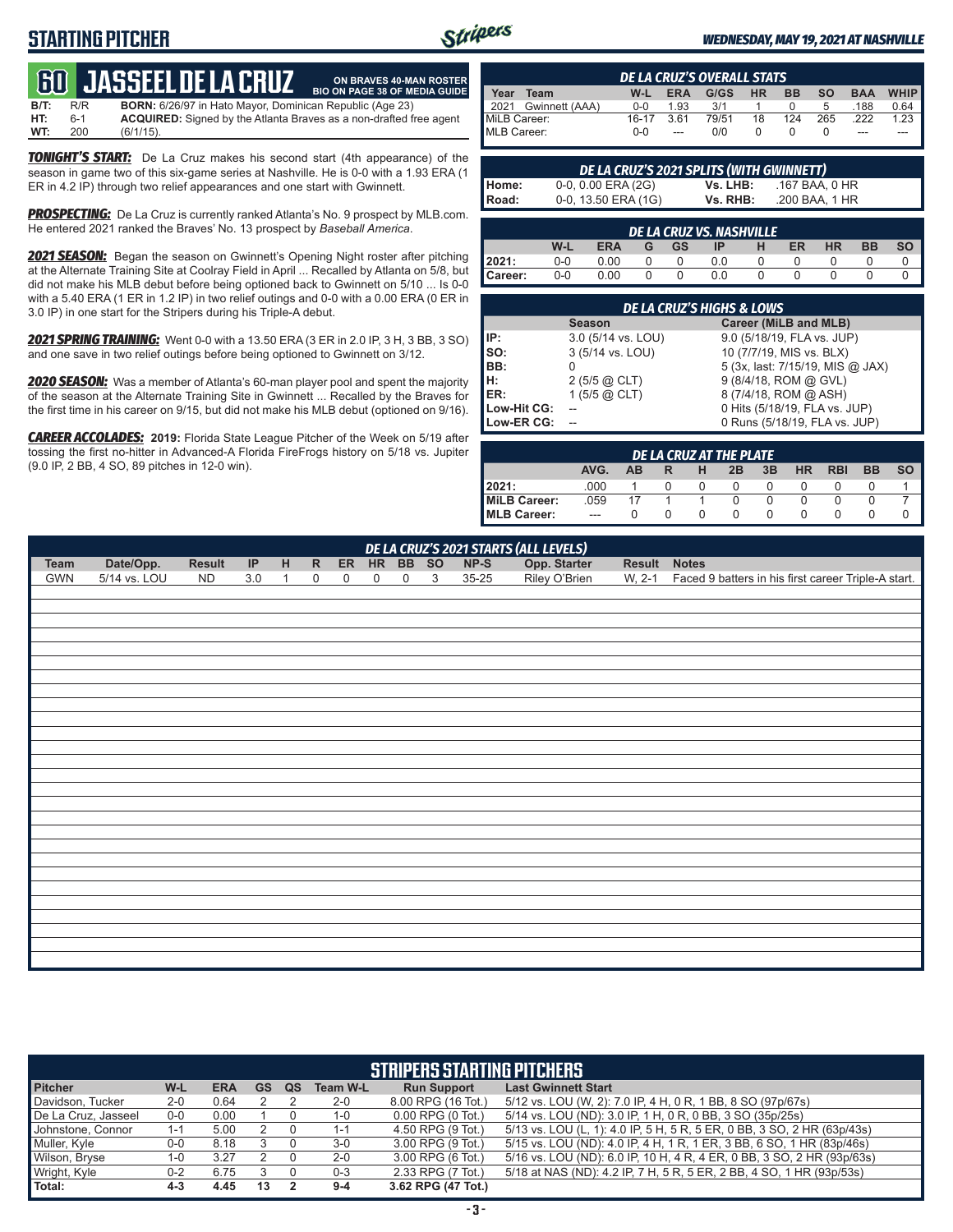

| <b>RELIEF SUMMARY (CURRENT STRIPERS ONLY)</b>                                                                            |         |       |   |    |            |               |              |                                                                    |                         |  |  |  |  |
|--------------------------------------------------------------------------------------------------------------------------|---------|-------|---|----|------------|---------------|--------------|--------------------------------------------------------------------|-------------------------|--|--|--|--|
| <b>Pitcher</b>                                                                                                           | W-L     | ERA   | G | GF | <b>HLD</b> | <b>SV/OPP</b> | <b>IR/RS</b> | <b>Last Gwinnett Relief Outing</b>                                 | <b>Scoreless Streak</b> |  |  |  |  |
| Arano, Victor                                                                                                            | $0 - 0$ | 2.25  | 4 |    | 0          | 1/2           | 0/0          | 5/16 vs. LOU: 1.0 IP, 0 H, 0 R, 1 BB, 0 SO (12p/5s)                | 3G (3.0 IP)             |  |  |  |  |
| Bradford, Chasen                                                                                                         | $1 - 0$ | .69   |   |    |            | 0/0           | 2/2          | 5/15 vs. LOU: W, 2.0 IP, 1 H, 0 R, 0 BB, 2 SO (31p/21s)            | 3G (5.0 IP)             |  |  |  |  |
| Burrows, Thomas (L)                                                                                                      | $0 - 0$ | .69   |   |    | 0          | 0/0           | 3/0          | 5/16 vs. LOU: 0.1 IP, 0 H, 0 R, 0 BB, 0 So (5p/3s)                 | 1G (0.1 IP)             |  |  |  |  |
| 5/18 at NAS: 1.0 IP, 0 H, 0 R, 0 BB, 1 SO (15p/9s)<br>1G (1.0 IP)<br>Chavez, Jesse<br>0/0<br>3.00<br>0/0<br>$0 - 0$<br>4 |         |       |   |    |            |               |              |                                                                    |                         |  |  |  |  |
| De La Cruz. Jasseel                                                                                                      | $0 - 0$ | 5.40  |   |    | 0          | 0/0           | 0/0          | 5/11 vs. LOU: 1.0 IP, 0 H, 0 R, 0 BB, 1 SO (9p/7s)                 | 1G (1.0 IP)             |  |  |  |  |
| Flaa, Jay                                                                                                                | $0 - 0$ | 0.00  |   |    | $\Omega$   | 0/0           | 0/0          | 5/16 vs. LOU: 0.2 IP, 1 H, 0 R, 2 BB, 0 SO (21p/9s)                | 2G (1.2 IP)             |  |  |  |  |
| Hernandez, Daysbel                                                                                                       | $0 - 1$ | 15.00 |   |    |            | 0/1           | 1/0          | 5/18 at NAS: L, 0.2 IP, 3 H, 4 R, 4 ER, 1 BB, 1 SO, 1 HR (25p/15s) | 0G                      |  |  |  |  |
| Horacek. Mitch (L)                                                                                                       | $1 - 0$ | 5.40  | Δ |    | $\Omega$   | 0/0           | 0/0          | 5/18 at NAS: 0.1 IP, 0 H, 0 R, 0 BB, 1 SO (6p/3s)                  | 2G (1.1 IP)             |  |  |  |  |
| Johnstone, Connor                                                                                                        | $0 - 0$ | 0.00  |   |    | 0          | 0/0           | 5/3          | 5/18 at NAS: 1.1 IP, 0 H, 0 R, 0 BB, 1 SO (14p/11s)                | 2G (4.1 IP)             |  |  |  |  |
| Kelley, Trevor                                                                                                           | $0 - 0$ | 0.00  |   |    | $\Omega$   | 0/0           | 0/0          | 5/15 vs. LOU: 1.0 IP, 0 H, 0 R, 0 BB, 1 SO (12p/7s)                | 2G (2.0 IP)             |  |  |  |  |
| Lee, Dylan (L)                                                                                                           | $1 - 0$ | 0.00  |   |    |            | 0/0           | 0/0          | 5/15 vs. LOU: 2.0 IP, 1 H, 0 R, 0 BB, 3 SO (27p/21s)               | 2G (4.0 IP)             |  |  |  |  |
| Rodriguez, Jose                                                                                                          | $0 - 0$ | 2.25  |   |    |            | 0/0           | 0/0          | 5/14 vs. LOU: 4.0 IP, 1 H, 1 R, 1 ER, 1 BB, 3 SO, 1 HR (46p/30s)   | 0G                      |  |  |  |  |
|                                                                                                                          |         |       |   |    |            |               |              |                                                                    |                         |  |  |  |  |

|                   | <b>STRIPERS PITCHING BREAKDOWN</b>                                   |            |       |    |    |    |    |     |            |  |  |  |  |
|-------------------|----------------------------------------------------------------------|------------|-------|----|----|----|----|-----|------------|--|--|--|--|
|                   | W-L                                                                  | <b>ERA</b> | IP    |    | ER | ΗR | BB | SΟ  | <b>BAA</b> |  |  |  |  |
| Starters:         | $4 - 3$                                                              | 4.45       | 62.2  | 34 | 31 | 10 | 21 | 66  | 264        |  |  |  |  |
| <b>Relievers:</b> | $5-1$                                                                | 3.20       | 56.1  | 24 | 20 |    | 18 | 68  | 185 I      |  |  |  |  |
| Total:            | $9-4$                                                                | 3.86       | 119.0 | 58 | 51 | 16 | 39 | 134 |            |  |  |  |  |
|                   | Saves/Opp: 1/4 (25.0%)<br><b>IR/Scored: 11/5 (31.3%)</b><br>Holds: 3 |            |       |    |    |    |    |     |            |  |  |  |  |

#### *VICTOR ARANO - RHP - #54:*

- **• 2021:** Locked down Gwinnett's first save of the year on 5/14 vs. LOU (1.0 IP, 1 H). **• 2021 with Atlanta:** Recalled on 5/8, but did not pitch ... Optioned on 5/10.
- **• Spring Training:** 0-1, 34.71 ERA, .538 BAA, 1 SV in 3G with Atlanta.
- **• 2020:** Was a member of Philadelphia's 60-man player pool, but spent the entire year at the Alternate Site in Lehigh Valley ... DFA'd by the Phillies on 1/18.
- **• 2019:** Limited to just 6G with Triple-A Lehigh Valley (2-0, 0.00 ERA in 3G) and Philadelphia (1-0, 3.86 ERA in 3G) ... Was on injured list from 4/20-end of season (right elbow inflammation).
- **• Acquired:** Claimed off waivers from Philadelphia (1/22/21) ... Originally signed by the Los Angeles Dodgers as a non-drafted free agent (4/4/13).
- **• MLB Career:** 3-2, 2.65 ERA, .224 BAA, 3 SV in 73G with Philadelphia (2017-19).

#### *CHASEN BRADFORD - RHP - #28:*

- **• 2021:** Is 1-0 with a 0.00 ERA (0 R in 5.0 IP, 1 H, 0 BB, 4 SO) in last 3 appearances.
- **• Spring Training:** Did not pitch in Atlanta's MLB camp.
- **• 2020:** Re-signed by Seattle to an MiLB deal on 1/15, but was not included on the Mariners' 60-man player pool ... Did not play.
- **• 2019:** Split time between Seattle (0-0, 4.86 ERA, 1 SV in 12G) and Triple-A Tacoma (0-0, 6.75 ERA, 1 SV in 5G).
- **• Acquired:** MiLB FA (3/15/21) ... Originally the New York Mets' 35th round pick in 2011 out of the University of Central Florida.
- **• MLB Career:** 7-0, 3.89 ERA, .253 BAA, 1 SV in 86G with NYM, SEA (2017-19).

#### *THOMAS BURROWS - LHP - #49:*

- **• MLB.com Prospect Rankings:** #22 (Braves Top 30).
- **• Spring Training:** 0-1, 6.75 ERA, .222 BAA, 0 SV in 4G with Atlanta.
- **• 2020:** Was an NRI to Spring Training, but not included on 60-man player pool.
- **• 2019:** Went 2-4 with a 4.42 ERA, .221 BAA, and 7 saves (7-for-9) in 43G between Double-A Mississippi and Gwinnett ... Stranded 16 of 17 inherited runners with the Stripers (94.1%) ... Won Atlanta's Bill Lucas Award for community service.
- **• Acquired:** Via trade with Seattle (1/11/17) ... Originally the Mariners' 4th-round pick in 2016 out of the University of Alabama.

## *JESSE CHAVEZ - RHP - #40:*

- **• Spring Training:** 0-0, 14.54 ERA, .429 BAA, 0 SV in 5G with the Los Angeles Angels ... Released on 3/25.
- **• 2020:** Logged 18G with Texas, going 0-0 with a 6.88 ERA and .303 BAA.
- **• 2019:** In 48G (9 starts) with Texas, went 3-5 with a 4.85 ERA, .267 BAA, and 1 save.
- **• Acquired:** MiLB FA (4/17/21) ... Originally Texas's 42nd round pick in 2002 out of Riverside Community College (Riverside, CA).
- **• MLB Career:** 41-58, 4.52 ERA, .266 BAA, 8 SV in 481G with PIT, ATL, KC, TOR, OAK, LAD, LAA, TEX, CHC (2008-20) ... Made his lone MLB Postseason appearance with the Cubs in 2018 NL Wild Card Game (1.0 IP, 1 H, 0 R, 0 SO).

## *JAY FLAA - RHP - #45:*

- **• 2021 with BAL:** Contract selected by Baltimore on 4/26 and made his MLB debut on 4/27 vs. the NY Yankees (1.1 IP, 2 BB, 1 SO, struck out Aaron Judge) ... Optioned on 4/28, appeared in 1G with Triple-A Norfolk (0-0, 16.20) ... DFA'd on 5/8.
- **• Spring Training:** 0-0, 3.38 ERA, .200 BAA, 0 SV in 3G with Baltimore.
- **• 2020:** Was not on Baltimore's 60-man player pool, did not play.
- **• 2019:** Went 2-5 with a 4.69 ERA, .256 BAA, and 5 SV in 40G (3 starts) between Double-A Bowie and Norfolk (2-3, 5.24 ERA, 4 SV in 29G during Triple-A debut). **• Acquired:** Claimed off waivers from Baltimore (5/11/21) ... Originally the Orioles'
- 6th-round pick in 2015 out of North Dakota State University (Fargo, ND).
- **• MLB Career:** 0-0, 0.00 ERA, .000 BAA, 0 SV in 1G with Baltimore (2021).

## *DAYSBEL HERNANDEZ - RHP - #36:*

- **• MLB.com Prospect Ranks:** #17 (Braves Top 30).
- **• Spring Training:** 0-0, 9.00 ERA, .353 BAA, 0 SV in 6G with Atlanta.
- **• 2020:** Was not on the Braves' 60-man player pool ... Participated in Atlanta's Instructional League at Coolray Field in October.
- **• 2019:** Spent the entire season with Advanced-A Florida, going 5-2 with a 1.71 ERA, .184 BAA, and 7 SV (7-for-10) in 35G ... Named an MiLB.com Braves Org. All-Star. **• Acquired:** NDFA (9/13/17) out of Sandino, Cuba.

#### *MITCH HORACEK - LHP - #59:*

- **• Spring Training:** Did not pitch in Atlanta's MLB camp.
- **• 2020:** Signed with Minnesota, but was not on the Twins' 60-man player pool.
- **• 2019:** Pitched for both Double-A Hartford (4-0, 2.48 ERA in 34G) and Triple-A
- Albuquerque (1-1, 18.75 ERA in 12G) in the Colorado Rockies organization. **• Acquired:** MiLB FA (3/25/21) ... Originally Baltimore's 9th-round pick in 2013 out of Dartmouth College (Hanover, NH).

#### *CONNOR JOHNSTONE - RHP - #51:*

- **• Leaderboard:** As of 5/19, ranks among Triple-A East top 10 in WHIP (3rd, 0.53) and BAA (5th, .156).
- **• 2021:** Threw 8.0 scoreless innings over his first 2 outings with Gwinnett, including a 5.0-inning spot start (win, 1 H, 0 BB, 5 SO) on 5/8 at Charlotte.
- **• Spring Training:** 0-1, 4.76 ERA, .273 BAA, 1 SV in 6G with Atlanta.
- **• 2020:** Was an NRI to Braves Spring Training, but not on 60-man player pool.
- **• 2019:** With Double-A Mississippi and Gwinnett, went 7-4 with a 4.24 ERA, .296 BAA, and 1 SV in 35G (7 starts) ... His 7 wins ranked T-8th among Braves farmhands. **• Acquired:** Braves 21st-round pick in 2017 out of Wake Forest University.

#### *TREVOR KELLEY - RHP - #43:*

- **• Spring Training:** Did not pitch in Chicago Cubs' MLB camp ... Released on 4/23. **• 2020:** Pitched in 4G with Philadelphia, going 0-0 with a 10.80 ERA ... Outrighted on
- 8/14 and spent the rest of the season at the Phillies Alternate Site. **• 2019:** In 52G with Triple-A Pawtucket, went 5-5 with a 1.79 ERA, .216 BAA, and 12 SV ... Was an International League Midseason and Postseason All-Star and a *Baseball America* Triple-A All-Star ... Led IL in appearances and was T-1st in saves
- Made MLB debut on 7/2 at Toronto and logged 10G with Boston (0-3, 8.64 ERA). **• Acquired:** MiLB FA (4/28/21) ... Originally Boston's 36th-round pick in 2015 out of the University of North Carolina at Chapel Hill.
- **• MLB Career:** 0-3, 9.26 ERA, .347 BAA, 0 SV in 14G with BOS (2019), PHI (2020).

#### *DYLAN LEE - LHP - #58:*

- **• 2021:** Earned the win in his Stripers' debut on 5/4 at Charlotte (2.0 IP, 1 H, 1 R, 0 ER, 0 BB, 3 SO in 10-9 win in 12 innings).
- **• Spring Training:** 0-0, 0.00 ERA, 0 SV in 2G with Miami ... Released on 3/29.
- **• 2020:** Was a non-roster invite to Marlins Spring Training, but was not on Miami's 60-man player pool ... Did not play.
- **• 2019:** Logged 45G between Double-A Jacksonville (0-3, 1.91 ERA, .176 BAA, 13 SV in 32G) and Triple-A New Orleans (1-3, 4.71 ERA, .329 BAA, 0 SV in 13G).
- **• Acquired:** MiLB FA (4/15/21) ... Originally Miami's 10th-round pick in 2016 out of Cal State Fresno (Fresno, CA).

#### *JOSE RODRIGUEZ - RHP - #53:*

- **• Spring Training:** Was a free agent and did not pitch for a club.
- **• 2020:** Spent most of the year at the LA Angels' Alternate Site at Long Beach State ... Selected on 8/1 and appeared once in relief, 8/2 vs. Houston (1.2 IP, 2 H, 0 R, 1 BB) ... DFA'd on 8/10, outrighted on 8/13.
- **• 2019:** Made his MLB debut with the Angels (0-1, 2.75 ERA in 9G, 1 start) ... Between Double-A Mobile and Triple-A Salt Lake, went 3-5 with a 6.57 ERA in 23G (7 starts).
- **• Acquired:** MiLB FA (4/21/21) ... Originally signed by the Angels as a NDFA on 12/3/12 out of Bolivar, Venezuela.
- **• MLB Career:** 0-1, 2.53 ERA, .238 BAA in 10G (1 start) with LA Angels (2019-20).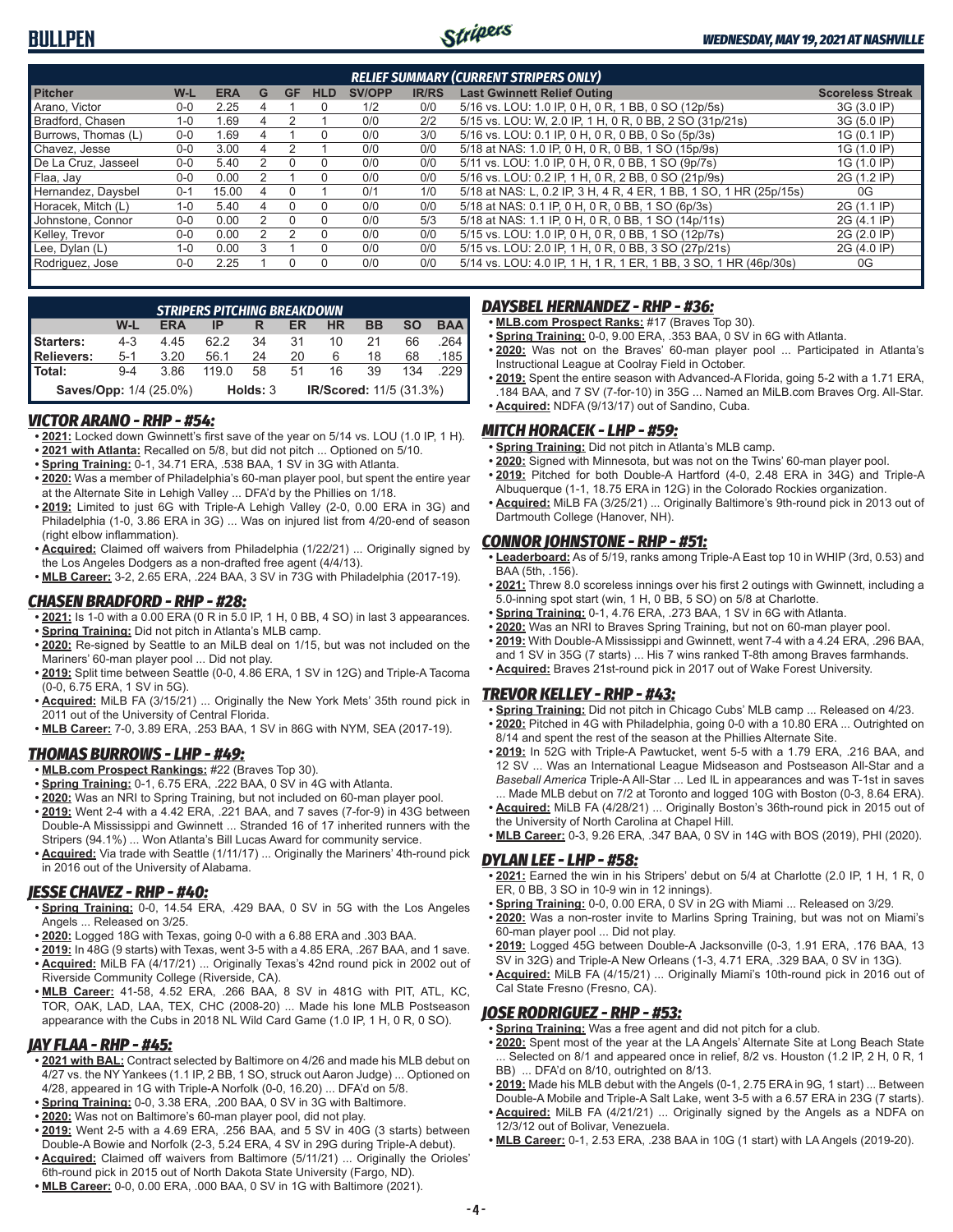| <b>OFFENSE</b> |                                                                    |                                                         | Stripers |  |  |  |            |  |  | <b>WEDNESDAY, MAY 19, 2021 AT NASHVILLE</b> |      |  |  |  |  |
|----------------|--------------------------------------------------------------------|---------------------------------------------------------|----------|--|--|--|------------|--|--|---------------------------------------------|------|--|--|--|--|
| <b>TOTAL:</b>  | 276, 23 HR, 875 OPS RISP:                                          | 301, 4 HR, 853 OPS RUNS/INNING: 1 2 3 4 5 6 7 8 9 X TOT |          |  |  |  |            |  |  |                                             |      |  |  |  |  |
| Vs. LHP:       | 279, 10 HR, 925 OPS RISP/20:                                       | 217, 1 HR, 629 OPS Seripers: 13 6 5 8 8 9 11 18 12 6    |          |  |  |  |            |  |  |                                             |      |  |  |  |  |
|                | Vs. RHP: 274, 13 HR, 853 OPS LOADED: 217, 1 HR, 675 OPS Opponents: |                                                         |          |  |  |  | 9 5 8 10 4 |  |  |                                             | 10 5 |  |  |  |  |

|            |                |          | <b>MULTI-GAMES</b> |           |                |                |                |                        |                                                   |                |                |           |
|------------|----------------|----------|--------------------|-----------|----------------|----------------|----------------|------------------------|---------------------------------------------------|----------------|----------------|-----------|
| Player     | 1 <sub>R</sub> | 2R       | 3R                 | <b>GS</b> | Tot.           |                |                | Off LH Off RH Team W-L | <b>Last HR with Gwinnett</b>                      | Hit            | <b>RBI</b>     | <b>HR</b> |
| Almonte    | $\Omega$       |          | 0                  |           |                | 0              |                | $1 - 0$                | 5/7/21 at CLT, GS (RH Felix Paulino)              | 3              | 3              |           |
| Arcia      | 6              |          | 0                  | 0         | ⇁              |                | 3              | $4 - 1$                | 5/16/21 vs. LOU, 1R/Walk-Off (RH Shane Carle)     | $\overline{7}$ | 3              |           |
| Brugman    | $\Omega$       |          | 0                  |           |                | $\Omega$       | $\Omega$       | $0 - 0$                |                                                   | 0              | 0              | 0         |
| Camargo    | 2              | $\Omega$ |                    | 0         | 3              | 3              | $\Omega$       | $1 - 1$                | 5/8/21 at CLT, 1R (LH Nik Turley), 2nd of GM      | $\overline{2}$ | $\overline{2}$ |           |
| Casteel    | $\Omega$       |          |                    |           |                | $\Omega$       |                | $1 - 0$                | 5/16/21 vs. LOU, 2R (RH Ashton Goudeau)           | 3              | $\overline{2}$ | $\Omega$  |
| Demeritte  | $\overline{2}$ | 2        | 0                  | 0         |                | $\overline{2}$ | 2              | $4 - 0$                | 5/12/21 vs. LOU, 1R (RH Tim Adleman)              | 3              | $\overline{2}$ | 0         |
| Ervin      | $\Omega$       |          | 0                  |           |                | $\Omega$       | $\Omega$       | $0 - 0$                |                                                   | 2              |                | 0         |
| Goins      |                | $\Omega$ | 0                  | 0         |                |                | $\Omega$       | $1 - 0$                | 5/4/21 at CLT, 1R (LH Kyle Kubat)                 | 4              | $\overline{2}$ | $\Omega$  |
| Gore       | $\Omega$       |          | 0                  | $\Omega$  | $\Omega$       | 0              | $\Omega$       | $0 - 0$                |                                                   |                | 0              | 0         |
| Heredia    | 0              |          |                    |           |                | 0              | 0              | $0 - 0$                | ---                                               | 0              | 0              | 0         |
| Inciarte   | $\Omega$       |          | 0                  |           | 0              | $\Omega$       | $\Omega$       | $0 - 0$                |                                                   | $\Omega$       | $\Omega$       | $\Omega$  |
| Kazmar Jr. |                |          | 0                  |           | 2              | 0              | $\overline{2}$ | $0 - 2$                | 5/18/21 at NAS, 1R (RH Patrick Weigel)            | $\overline{2}$ | $\overline{2}$ | 0         |
| Lucroy     | $\Omega$       |          | 0                  |           | U              | 0              | $\Omega$       | $0 - 0$                |                                                   | $\Omega$       | $\Omega$       | $\Omega$  |
| Martinez   | $\Omega$       |          | 0                  | 0         | 0              | $\Omega$       | $\Omega$       | $0 - 0$                |                                                   | $\overline{2}$ |                | 0         |
| Morales    | $\Omega$       |          |                    | 0         |                | $\Omega$       |                | $1 - 0$                | 5/7/21 at CLT, 3R (RH Joe De Carlo)               |                |                | 0         |
| Sanchez    | $\Omega$       |          | 0                  | 0         | 0              | $\Omega$       | $\Omega$       | $0 - 0$                |                                                   | $\overline{2}$ |                | 0         |
| Snider     |                |          | 0                  | $\Omega$  |                | $\Omega$       |                | $1 - 0$                | 5/7/21 at CLT, 1R (RH Felix Paulino)              | $\Omega$       | $\Omega$       | $\Omega$  |
| Unroe      | $\Omega$       |          | 0                  | 0         | 0              | $\Omega$       | $\Omega$       | $0 - 0$                | 7/19/19 vs. ROC, 1R (RH Drew Hutchison)           | $\mathbf 0$    | 0              | 0         |
| Waters     |                |          |                    |           | $\overline{2}$ |                |                | $0 - 1$                | 5/18/21 at NAS, 1R (RH Miguel Sanchez), 2nd of GM | 3              |                |           |
| Total:     | 14             | 6        | 2                  |           | 23             |                |                |                        |                                                   |                |                |           |

| <b>HOME RUN VARIANTS</b>                                  |                                                                |               |       |                | <b>PINCH HITTERS</b> |                                        |              |           |            |
|-----------------------------------------------------------|----------------------------------------------------------------|---------------|-------|----------------|----------------------|----------------------------------------|--------------|-----------|------------|
| Back-to-Back Homers (1x):                                 |                                                                | <b>Player</b> | AVG.  | <b>AB</b>      | н                    | 2B                                     | 3B           | <b>HR</b> | <b>RBI</b> |
| Almonte (GS) / Snider, 5/7 at CLT (1st Inning)            |                                                                | Almonte       | 1.000 |                |                      | 0                                      | 0            | 0         | 2          |
|                                                           |                                                                | Casteel       | .000  | 2              | $\Omega$             | 0                                      | $\Omega$     | $\Omega$  | 0          |
| Back-to-Back-to-Back Homers (1x):                         |                                                                | Demeritte     | .667  | 3              | 2                    |                                        | $\Omega$     |           |            |
| Arcia (2R) / Camargo / Demeritte, 5/8 at CLT (6th Inning) |                                                                | Ervin         | .500  | $\overline{2}$ |                      | 0                                      | $\Omega$     | $\Omega$  |            |
|                                                           |                                                                | Gore          | .500  | 2              |                      | 0                                      | $\Omega$     | $\Omega$  | 0          |
| Pinch Hit Homers (1x):                                    |                                                                | Sanchez       | .000  |                | 0                    | 0                                      | $\Omega$     | $\Omega$  | 0          |
| Demeritte, 5/12 vs. LOU (7th Inning)                      |                                                                | Snider        | .000  | 2              | 0                    | 0                                      | 0            | $\Omega$  | 0          |
|                                                           |                                                                | Unroe         | .000  | 4              | 0                    | 0                                      | 0            | 0         | 0          |
| Walk-Off Homers (1x):                                     |                                                                | Totals:       | .294  | 17             | 5                    |                                        | 0            |           | 4          |
| Arcia (Solo), 5/16 vs. LOU (9th Inning)                   |                                                                |               |       |                |                      |                                        |              |           |            |
|                                                           |                                                                |               |       |                |                      |                                        |              |           |            |
|                                                           |                                                                |               |       |                |                      |                                        |              |           |            |
| <b>HITTING STREAKS (10-PLUS GAMES)</b>                    |                                                                |               |       |                |                      | <b>ON-BASE STREAKS (20-PLUS GAMES)</b> |              |           |            |
| <b>Player</b><br>Length/Dates                             | <b>Stats</b>                                                   | <b>Player</b> |       | Length/Dates   |                      |                                        | <b>Stats</b> |           |            |
| Arcia                                                     | 13G (5/4-Current) .393 (22-56), 4 2B, 7 HR, 17 R, 12 RBI, 2 SB |               |       |                |                      |                                        |              |           |            |
|                                                           |                                                                |               |       |                |                      |                                        |              |           |            |
|                                                           |                                                                |               |       |                |                      |                                        |              |           |            |

| <b>BATTER'S BOX (CURRENT STRIPERS ONLY)</b> |                                     |                       |                          |                              |
|---------------------------------------------|-------------------------------------|-----------------------|--------------------------|------------------------------|
| <b>Player</b>                               | <b>Season with GWN</b>              | 5/18 at NAS           | <b>Active Hit Streak</b> | <b>Road Trip</b>             |
| Almonte, Abraham                            | .351, 1 HR, 12 RBI, 3 SB, 1.014 OPS | 1-5, 2B, RBI          | 4G (Since 5/13)          | .200 (1-5), 2B, RBI          |
| Arcia, Orlando                              | .393. 7 HR. 12 RBI. 2 SB. 1.301 OPS | 2-4, 2B, 2R, SB       | 13G (Since 5/4)          | .500 (2-4), 2B, 2R, SB       |
| Brugman, Jaycob (IL)                        | .000, 0 HR, 0 RBI, 0 SB, .000 OPS   | <b>DNP</b>            | $-1G$                    | ---                          |
| Casteel, Ryan                               | .400, 1 HR, 7 RBI, 0 SB, 1.150 OPS  | 2-4, R, RBI           | 3G (Since 5/15)          | .500 (2-4), R, RBI           |
| Demeritte, Travis                           | .343, 4 HR, 10 RBI, 1 SB, 1.281 OPS | $0 - 1$               | -1G                      | $.000(0-1)$                  |
| Ervin, Phillip                              | .286, 0 HR, 4 RBI, 1 SB, .795 OPS   | $2-3, 2B$             | 1G (Since 5/18)          | $.667(2-3), 2B$              |
| Goins, Ryan                                 | .250. 1 HR. 7 RBI. 0 SB. .713 OPS   | $1 - 5$               | 2G (Since 5/15)          | $.200(1-5)$                  |
| Gore, Terrance                              | .286, 0 HR, 0 RBI, 3 SB, .661 OPS   | $0-0.2$ SB            | -2G                      | $.000(0-0), 2SB$             |
| Kazmar Jr., Sean                            | .350, 2 HR, 6 RBI, 0 SB, 1.123 OPS  | 2-5, HR, R, 2 RBI     | 2G (Since 5/15)          | .400 (2-5), HR, R, 2 RBI     |
| Lucroy, Jonathan                            | .200, 0 HR, 1 RBI, 0 SB, .400 OPS   | 1-5, R, RBI           | 1G (Since 5/18)          | $.200(1-5)$ , R, RBI         |
| Martinez, Carlos                            | .333. 0 HR. 3 RBI. 0 SB. .733 OPS   | <b>DNP</b>            | 3G (Since 5/4)           | ---                          |
| Morales, Jonathan                           | .160. 1 HR. 5 RBI. 0 SB. .480 OPS   | <b>DNP</b>            | 1G (Since 5/16)          | ---                          |
| Sanchez, Yolmer                             | .182, 0 HR, 4 RBI, 0 SB, .523 OPS   | <b>DNP</b>            | -2G                      | ---                          |
| Snider, Travis                              | .167. 1 HR. 2 RBI. 0 SB. 1.024 OPS  | $0 - 1$               | -3G                      | $.000(0-1)$                  |
| <b>Waters, Drew</b>                         | .268, 2 HR, 5 RBI, 3 SB, .850 OPS   | 3-5, 2 HR, 3 R, 3 RBI | 3G (Since 5/15)          | .600 (3-5), 2 HR, 3 R, 3 RBI |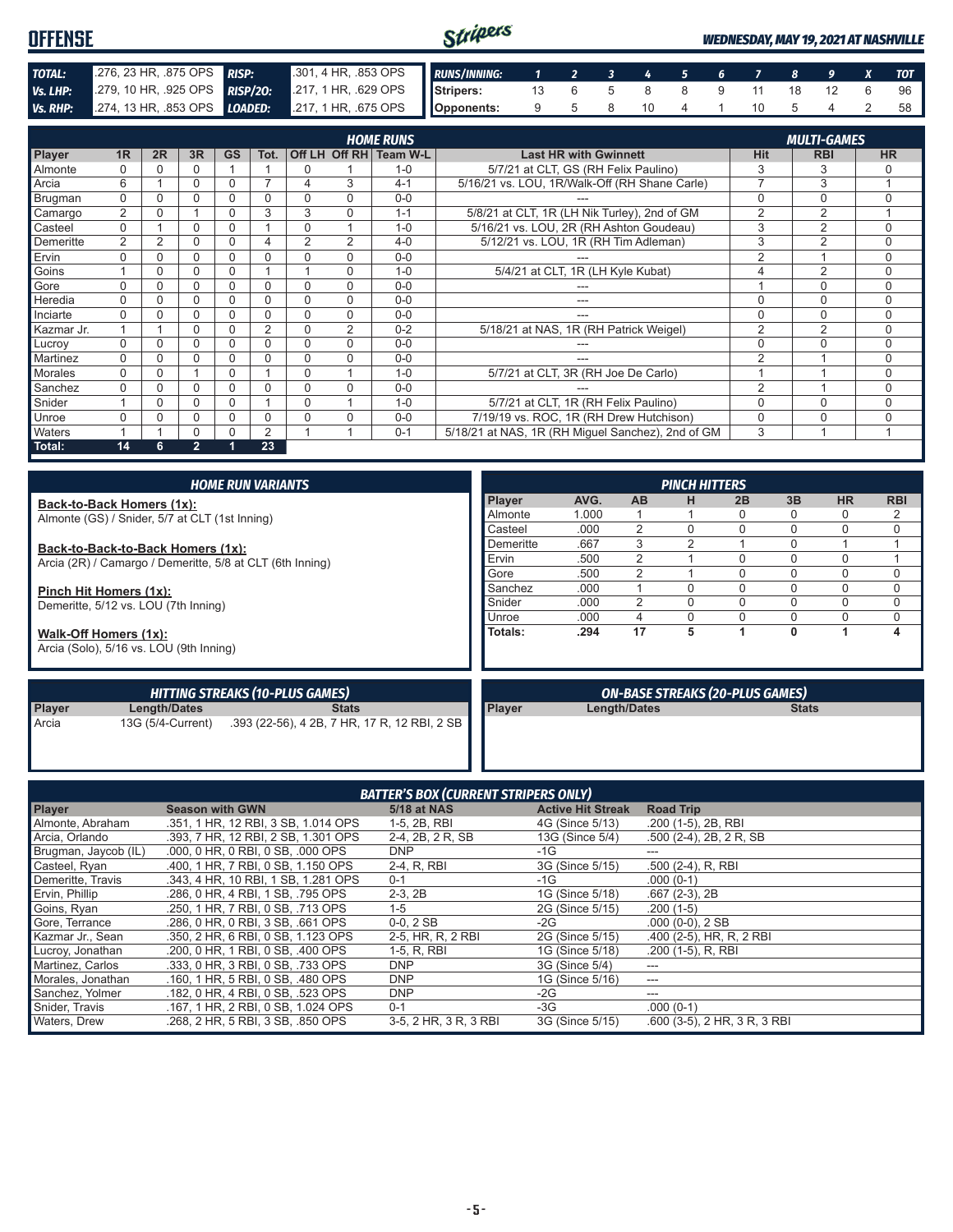## *ABRAHAM ALMONTE - OF - #7*

- **• Leaderboard:** As of 5/19, ranks among Triple-A East top 10 in OBP (5th, .500), BB (5th, 11), R (T-5th, 11), and RBI (T-8th, 12).
- **• 2021:** Plated the go-ahead RBI with a 12th-inning double on 5/4 at CLT, scored eventual decisive run on an error (won 10-9) ... Set a new single-game career high with 6 RBI on 5/7 at CLT (3-for-5, grand slam, 4 R).
- **• Spring Training:** .156, 3 2B, 1 3B, 3 R, 1 RBI, 1 SB, .595 OPS in 17G with Atlanta.
- **• 2020:** Played 7G with San Diego, batting .091 (1-for-11, 1 SB). **• Acquired:** MLB FA (10/30/20) ... Outrighted to the Braves Alternate Site on 3/26 ...
- Originally signed by the New York Yankees as a NDFA (7/2/05).
- **• MLB Career:** .237, 58 2B, 13 3B, 18 HR, 97 RBI, 25 SB in 376G with SEA, SD, CLE, KC, and ARI (2013-20).

## *ORLANDO ARCIA - SS - #13*

- **• Leaderboard:** As of 5/19, leads all of Triple-A in HR (7), XBH (11), R (17), and TB (47) ... Also ranks among Triple-A East top 10 in SLG (2nd, .839), OPS (2nd, 1.301), H (2nd, 22), AVG (5th, .393), 2B (T-8th, 4), RBI (T-8th, 12), and OBP (10th, .462).
- **• 2021:** Has hit safely in all 13G with Gwinnett (.393, 7 HR, 17 R, 12 RBI, 2 SB, 1.301 OPS) ... On 5/9 at CLT, tied Gwinnett's single-game homer record with 3 solo blasts (3-for-4, 4 R, 4 RBI) ... Launched a game-winning solo HR (#6) in the 8th on 5/14 vs. LOU ... Blasted a walk-off solo HR (#7) in the 9th on 5/16 vs. LOU.
- **• 2021 in MLB:** Was on Milwaukee's Opening Day roster and batted .091 (1-for-11, 1 RBI) in 4G before being traded to Atlanta on 4/6 (sent to Braves Alternate Site).
- **• Spring Training:** .191, 4 2B, 4 R, 6 RBI, .517 OPS in 19G with Milwaukee. **• 2020:** Spent 59 games with the Brewers, batting .260 (10 2B, 1 3B, 5 HR, 22 R, 20 RBI, 2 SB) ... Played in 2 Postseason games (.143, 1-for-7, 1 HR, 2 RBI).
- **• Acquired:** Via trade with Milwaukee in exchange for RHP Chad Sobotka and RHP Patrick Weigel (4/6/21) ... Originally signed by Milwaukee as a NDFA (10/22/10).
- **• MLB Career:** .244, 69 2B, 7 3B, 42 HR, 180 RBI, 39 SB in 542G with Milwaukee (2016-21) ... Played in the Postseason from 2018-20 (.295, 4 HR, 6 RBI in 13G).

## *RYAN CASTEEL - C/1B - #9*

- **• 2021:** Has 6 RBI in his last 3G, including 5/15 vs. LOU (1-for-2, GW 3-run double, 3 RBI) and 5/16 vs. LOU (1-for-3, HR, 2 RBI).
- **• Spring Training:** Did not play in Atlanta's MLB camp.
- **• 2020:** Was not on the Braves' 60-man player pool, did not play.
- **• 2019:** Played 118G with Double-A Mississippi, batting .263 (21 2B, 2 3B, 21 HR, 73 RBI, .811 OPS) ... Ranked 2nd in the Southern League in homers and RBI, 3rd in slugging (.477) ... Was his 2nd career 20-homer season (hit 22 in 2013).
- **• Acquired:** MiLB FA (3/14/21) ... Originally Colorado's 17th-round pick in 2010 out of Cleveland State Community College (Cleveland, TN).

## *TRAVIS DEMERITTE - OF - #12*

- **• Leaderboard:** As of 5/19, ranks among Triple-A East top 10 leaders in XBH (3rd, 9), SLG (3rd, .829), 2B (T-3rd, 5), OPS (4th, 1.281), HR (T-6th, 4), TB (T-10th, 29).
- **• 2021:** Outrighted to Gwinnett on 2/21 and signed to a MiLB contract ... On 5/4 at CLT, tallied 5 RBI (3-for-6, HR) to set a GWN Opening Night record ... Homered in 3 straight games (#2-4) from 5/8-5/12, batting .400 (4-for-10, 4 RBI).
- **• Spring Training:** .133, 0 HR, 3 RBI, 1 SB, .467 OPS in 14G with Atlanta.
- **• 2020:** Hit .172 with 1 2B, 4 RBI in 18G with Detroit ... DFA'd on 2/5/21.
- **• 2019:** Made his Triple-A debut with Gwinnett and was an IL All-Star (.286, 20 HR, 73 RBI, .944 OPS in 96G) ... Has 1 of the 9 20-HR seasons in GWN history ... Traded to Detroit on 7/31, made his MLB debut (.225, 3 HR, 10 RBI in 48G).
- **• Acquired:** Off Waivers from Detroit (2/12/21) ... Originally Texas' 1st-round pick (30th overall) in 2013 out of Winder-Barrow High School (Winder, GA).
- **• MLB Career:** .217, 8 2B, 2 3B, 3 HR, 14 RBI, 3 SB with Detroit (2019-20).

## *PHILLIP ERVIN - OF - #18*

- **• Leaderboard:** As of 5/19, ranks among Triple-A East top 10 in BB (T-6th, 10) and OBP (8th, .474).
- **• 2021:** DFA'd on 3/28, outrighted to the Braves Alternate Site on 4/3.
- **• Spring Training:** .276, 0 HR, 2 RBI, 1 SB, .647 OPS in 18G with Atlanta.
- **• 2020:** Between Cincinnati and Seattle, hit .149 with 3 2B, 4 RBI, 1 SB in 37G ... DFA'd by the Reds (8/28), Mariners (12/16), and Chicago Cubs (2/20/21).
- **• Acquired:** Off waivers from the Chicago Cubs (2/22/21) ... Originally Cincinnati's 1st-round pick (27th overall) in 2013 out of Samford University (Homewood, AL).
- **• MLB Career:** .247, 26 2B, 8 3B, 17 HR, 68 RBI, 15 SB in 237G with CIN, SEA (2017-20) ... Talled 7 of his 8 career triples in 2019 (ranked 7th in NL).

## *RYAN GOINS - INF - #8*

- **• 2021:** Hit Gwinnett's first homer of the season on 5/4 at CLT (opposite field, solo) ... Set season highs for hits (3-for-4) and RBI (3) on 5/12 vs. LOU.
- **• Spring Training:** .391, 2 2B, 0 HR, 5 RBI, 0 SB, .960 OPS in 16G with Atlanta.
- **• 2020:** Played in 14G with the Chicago White Sox, batting .000 (0-for-9, 4 R) ... Spent most of the year at the Alternate Site in Schaumburg, IL.
- **• Acquired:** MiLB FA (2/25/21) ... Originally Toronto's 4th-round pick in 2009 out of Dallas Baptist University (Dallas, TX).
- **• MLB Career:** .228, 71 2B, 12 3B, 22 HR, 158 RBI in 555G with TOR, KC, CWS (2013-20) ... Played for TOR in 2015, 2016 Postseason (.146, 1 HR, 5 RBI in 14G).

## *TERRANCE GORE - OF - #5*

- **• 2021:** Is 3-for-3 in stolen base attempts over 5G with Gwinnett ... Stole 2nd and 3rd base as a pinch runner on 5/18 at NAS.
- **• Spring Training:** Did not play in Atlanta's MLB camp.
- **• 2020:** Logged 2G in his lone season with the Los Angeles Dodgers (0 PA).
- **• 2019:** With Kansas City, hit .275 (2 2B, 1 3B, 13 R, 1 RBI, 13 SB) in 37G ... All numbers were career highs (has just 1 hit in 19 plate appearances in his other 6 MLB seasons).
- **• Acquired:** MiLB FA (2/18/21) ... Originally Kansas City's 20th-round pick in 2011 out of Gulf Coast Community College (Panama City, FL).
- **• MLB Career:** .224, 2 2B, 1 3B, 0 HR, 1 RBI, 40 SB in 102G with KC, CHC, LAD (2014-20) ... Played in the Postseason with KC (2014-15) and CHC (2018), going 0-for-2 with 3 R, 5 SB ... Won World Series with the Royals in 2015.

## *SEAN KAZMAR JR. - INF - #4*

- **• Gwinnett Career:** Batting .269 (627-for-2330, 128 2B, 12 3B, 39 HR, 285 R, 276 RBI, 23 SB) in 673 games over 8 seasons ... Leads Gwinnett in career G, AB, H, TB (896), 2B, R, RBI ... Ranks 2nd in career 3B (12) ... Ranks 4th in career HR (39).
- **• 600 Club:** His 627 hits are 4th-most in Richmond/Gwinnett history (Larry Whisenton leads with 657 hits) ... Is one of 5 players in RICH/GWN history with 600 hits.
- **• 2021 with Atlanta:** Contract selected on 4/17, has spent 2 stints with Atlanta (4/17- 4/23, 5/4-5/7), going 0-for-2 ... Pinch hit on 4/17 at the Chicago Cubs, marking his first MLB appearance in 4,589 days since 9/23/08 with San Diego ... The last player with a bigger gap between MLB appearances was Ralph Winegarner (13 years, 14 days between 6/23/36 with CLE and 7/7/49 with STL).
- **• Spring Training:** .409, 3 HR, 9 RBI, 0 SB, 1.415 OPS in 25G with Atlanta.
- **• 2020:** Was an NRI to Braves Spring Training, but not on 60-man player pool.
- **• Acquired:** MiLB FA (12/7/20) ... Originally San Diego's 5th-round pick in 2004 out of the College of Southern Nevada.
- **• MLB Career:** .195, 1 2B, 0 3B, 0 HR, 2 RBI in 22G with San Diego (2008) and Atlanta (2021).

## *JONATHAN LUCROY - C - #62*

- **• 2021 with WSH:** Signed by Washington on 4/6, played 5G (.357, 5-for-14, 1 2B, 2 RBI) ... DFA'd on 4/12, outrighted and elected free agency on 4/14.
- **• Spring Training:** .333, 1 2B, 1 R, .867 OPS in 14G with Chicago White Sox ... Released on 3/30 (had signed a MiLB deal on 2/11).
- **• 2020:** Signed by Boston to a MiLB deal on 2/19, assigned to their Alternate Site on 7/17 ... Had contract selected on 7/17 and played just once (7/24 vs. BAL, no AB) before being DFA'd on 7/29 ... Released on 9/15 ... Signed with Philadelphia on 9/15 and joined Alternate Site, but did not play in MLB for Phillies.
- **• Acquired:** MiLB FA (5/17/21) ... Originally Milwaukee's 3rd-round pick in 2007 out of the University of Louisiana-Lafayette.
- **• MLB Career:** .274, 217 2B, 24 3B, 108 HR, 547 RBI, 30 SB in 1,208G with MIL, TEX, COL, OAK, LAA, CHC, BOS, WSH (2010-21) ... 2-time NL All-Star (2014, 2016 with MIL) ... Has played in the Postseason for MIL (2011), TEX (2016), COL (2017), OAK (2018), batting .235 with 1 HR, 6 RBI in 15G.

## *CARLOS MARTINEZ - C - #34*

- **• 2021:** Has hit safely in each of his first 3 career Triple-A games (.333, 5-for-15, 2B, 3 RBI) including multi-hit efforts in his last 2 games (5/6 @ CLT, 5/13 vs. LOU).
- **• Spring Training:** Did not play in Atlanta's MLB camp.
- **• 2020:** Was not on the Braves' 60-man player pool, did not play.
- **• 2019:** Played 63G for Double-A Mississippi, batting .198 (4 2B, 2 HR, 15 RBI, 3 SB) Joined Gwinnett for the IL Postseason on 9/6, but did not play. **• Acquired:** NDFA (11/21/12) out of Cartagena, Colombia.

## *JONATHAN MORALES - C - #20*

- **• 2021:** Tied his single-game career high with 5 RBI on 5/7 at CLT, going 2-for-6 with a 3-run HR (1) in the 9th.
- **• Spring Training:** .250, 0 HR, 1 RBI, 0 SB, 1.200 OPS in 12G with Atlanta.
- **• 2020:** Spent entire year at Braves Alternate Site in Gwinnett (no MLB debut) ... Played for Caguas of the Puerto Rican Winter League (.394, 3 HR, 9 RBI in 13G), earning PWL Postseason All-Star honors.
- **• 2019:** Hit .240 (13 2B, 2 HR, 27 R, 25 RBI) in 80G between Double-A Mississippi and Gwinnett ... Logged 1 game during the IL Playoffs (0-for-1, BB).
- **• Acquired:** Braves' 25th-round pick in 2015 out of Miami-Dade Community College.

### *YOLMER SANCHEZ - INF - #2*

- **• 2021:** On 5/7 at CLT, went 3-for-5 with 3 runs, 3 RBI and Gwinnett's first (and so far only) triple of the year.
- **• Spring Training:** .190, 0 XBH, 2 RBI, 1 SB, .451 OPS in 15G with Baltimore ... DFA'd on 3/27, released on 3/30.
- **• 2020:** Played 11G with the Chicago White Sox, batting .313 (3 2B, 1 HR, 1 RBI, 1.164 OPS) ... Made his MLB Postseason debut in the ALWCS (1G, no at-bat).
- **• Acquired:** MiLB FA (3/31/21) ... Originally a NDFA with Chi. White Sox (5/29/09).
- **• MLB Career:** .245, 113 2B, 24 3B, 32 HR, 215 RBI, 30 SB in 657G with the Chicago White Sox (2014-20).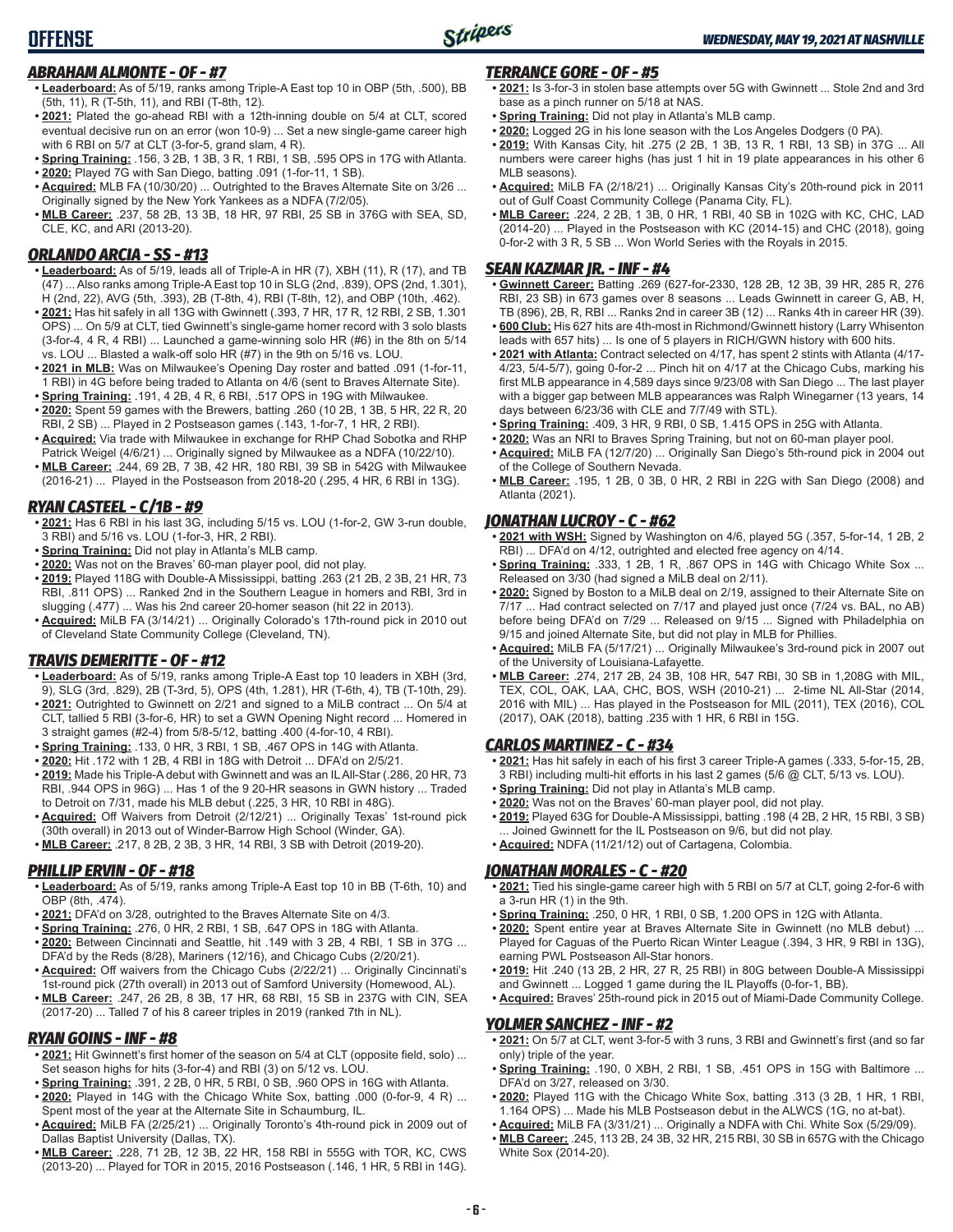# **OFFENSE**

## *TRAVIS SNIDER - INF - #26*

- **• Leaderboard:** As of 5/19, ranks tied for 10th in Triple-A East in walks (9).
- **• Spring Training:** Did not play in Atlanta's MLB camp.
- **• 2020:** Signed by Miami on 7/24 and reported to the Marlins' Alternate Site in Jupiter, FL, but was released on 8/27 and did not reach the Majors.
- **• 2019:** Played for Triple-A Reno in Arizona's system (.294, 22 2B, 4 3B, 11 HR, 41 RBI, 3 SB, .899 OPS in 93G).
- **• Acquired:** MiLB FA (2/26/21) ... Originally Toronto's 1st-round pick (14th overall) in 2006 out of Henry M. Jackson High School (Mill Creek, WA).
- **• MLB Career:** .244, 100 2B, 7 3B, 54 HR, 212 RBI, 22 SB in 630G with TOR, PIT (2008-15) ... Played for PIT in the Postseason from 2013-15 (.250, 1-for-4 in 3G).

## *DREW WATERS - OF - #11*

- **• MLB.com Prospect Ranks:** #2 (Braves Top 30), #29 (Top 100 Prospects).
- **• 2021:** On 5/18 at NAS, recorded the first multi-homer game of his career (3-for-5, 2 HR, 3 R, 3 RBI) and became the first Gwinnett player to homer from both sides of the plate since Mel Rojas Jr. (7/7/16 at CLT).
- **• Spring Training:** .500, 1 2B, 0 HR, 2 RBI, 1 SB in 4G with Atlanta.
- **• 2020:** Spent entire year at Braves Alternate Site in Gwinnett (no MLB debut).
- **• 2019:** Hit .309/.360/.459, 40 2B, 9 3B, 7 HR, 80 R, 52 RBI, 16 SB in 134G with Double-A Mississippi and Gwinnett ... Won Southern League Batting Title (.319, best in MIS history) and Most Valuable Player (1st in MIS history) ... Ranked among MiLB top 5 in doubles (T-3rd, 40) and hits (5th, 163).
- **• Acquired:** Braves' 2nd-round pick in 2017 out of Etowah High School (Woodstock, GA) ... Named Gatorade Georgia Baseball Player of the Year in 2017.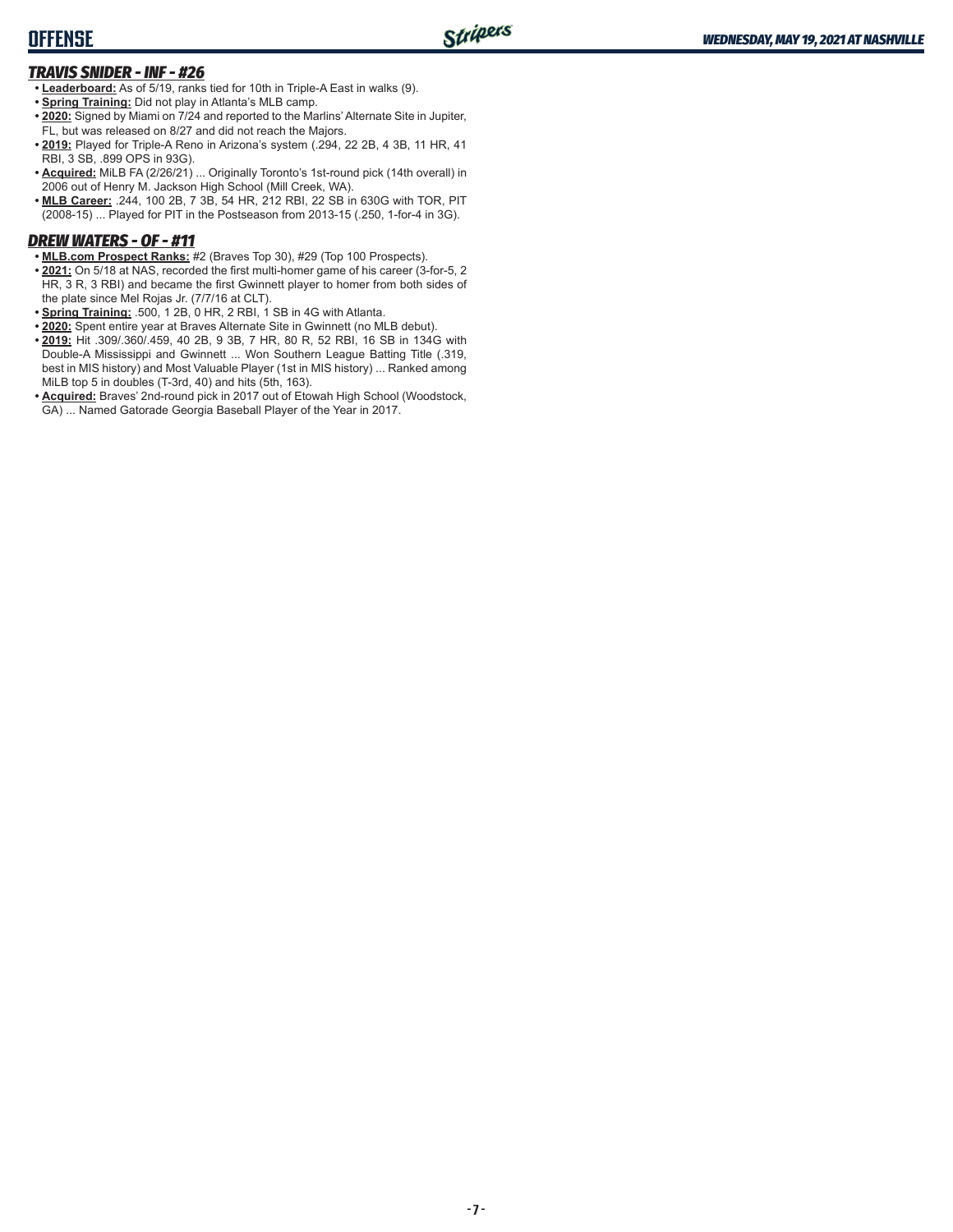# **SEASON SUMMARY**



# **TEAM HIGHS & LOWS**

| <b>OFFENSE:</b>                                                      |  |
|----------------------------------------------------------------------|--|
|                                                                      |  |
|                                                                      |  |
|                                                                      |  |
|                                                                      |  |
|                                                                      |  |
|                                                                      |  |
|                                                                      |  |
|                                                                      |  |
|                                                                      |  |
|                                                                      |  |
|                                                                      |  |
|                                                                      |  |
|                                                                      |  |
|                                                                      |  |
|                                                                      |  |
|                                                                      |  |
| <b>PITCHING:</b>                                                     |  |
|                                                                      |  |
|                                                                      |  |
| Most Runs Allowed, Inning4 (2x, last: 7th Inning, 5/18 at Nashville) |  |
|                                                                      |  |
|                                                                      |  |
|                                                                      |  |
|                                                                      |  |
|                                                                      |  |
|                                                                      |  |
|                                                                      |  |
|                                                                      |  |
| <b>DEFENSE:</b>                                                      |  |
|                                                                      |  |
|                                                                      |  |

## **TEAM MISCELLANEOUS**

Most Stolen Bases Allowed, Game .........................................2 (5/13 vs. Louisville) Most Caught Stealing, Game ..................................................1 (5/15 vs. Louisville)

## **INDIVIDUAL HIGHS & LOWS**

#### **PITCHING (GAME):**

#### **DEFENSE (GAME):**

# **STREAKS**

| <b>OFFENSIVE (LONGEST IN 2021 ONLY):</b> |  |
|------------------------------------------|--|
|                                          |  |
|                                          |  |
|                                          |  |
|                                          |  |
|                                          |  |
|                                          |  |

#### **PITCHING (LONGEST IN 2021 ONLY):**

# **LAST TIME IT HAPPENED (GWINNETT REGULAR-SEASON HISTORY)**

| <b>INDIVIDUAL OFFENSE:</b><br>Homers, Both Sides of Plate  Drew Waters (5/18/21 at Nashville)<br>Back-to-Back-to-Back Homers  Arcia/Camargo/Demeritte (5/8/21 at Charlotte) | <b>Never</b> |
|-----------------------------------------------------------------------------------------------------------------------------------------------------------------------------|--------------|
|                                                                                                                                                                             |              |
|                                                                                                                                                                             |              |
| <b>INDIVIDUAL PITCHING:</b>                                                                                                                                                 |              |
| 9.0-Inning No-Hitter (Solo)Todd Redmond (5/28/10 at Louisville)<br>9.0-Inning No-Hitter (Comb.)  Wooten/Marksberry/Ramirez (6/30/16 at Louisville)                          | Never        |

25.0-Inning Scoreless Streak ......................Stephen Marek, 25.1 IP (6/6/10-8/2/10)

| <b>TEAM OFFENSE:</b>  |  |
|-----------------------|--|
| <b>TEAM PITCHING:</b> |  |

# **TEAM DEFENSE:**